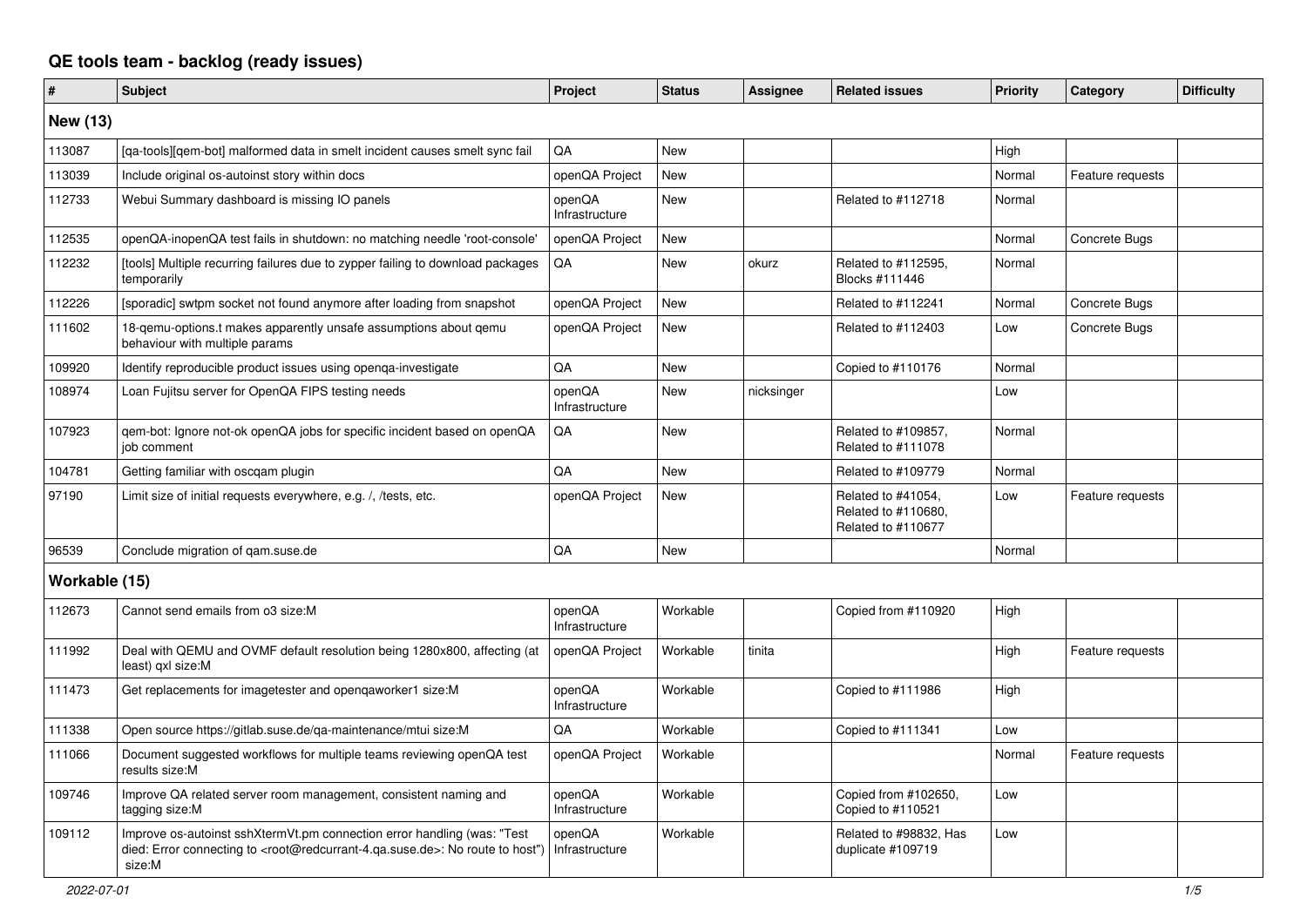| $\vert$ #       | Subject                                                                                                                                                                               | Project                  | <b>Status</b> | Assignee   | <b>Related issues</b>                                                                                                                                                              | <b>Priority</b> | Category         | <b>Difficulty</b> |
|-----------------|---------------------------------------------------------------------------------------------------------------------------------------------------------------------------------------|--------------------------|---------------|------------|------------------------------------------------------------------------------------------------------------------------------------------------------------------------------------|-----------------|------------------|-------------------|
| 107941          | [sporadic] openQA Fullstack test t/full-stack.t can still fail with "udevadm" log<br>message size:M                                                                                   | openQA Project           | Workable      |            |                                                                                                                                                                                    | Low             | Concrete Bugs    |                   |
| 106056          | [virtualization][tools] Improve retry behaviour and connection error handling<br>in backend::ipmi (was: "Fail to connect opengaipmi5-sp.ga.suse.de on our<br>osd environment") size:M | openQA Project           | Workable      |            | Related to #102650                                                                                                                                                                 | Low             | Feature requests |                   |
| 105594          | Two new machines for OSD and o3, meant for bare-metal virtualization<br>size:M                                                                                                        | openQA<br>Infrastructure | Workable      | nicksinger | Related to #110227                                                                                                                                                                 | Normal          |                  |                   |
| 103736          | Make aarch64 machine chan-1 up and running after it is broken size: M                                                                                                                 | openQA<br>Infrastructure | Workable      | nicksinger |                                                                                                                                                                                    | High            |                  |                   |
| 100967          | Use more perl signatures - openQA size:M                                                                                                                                              | openQA Project           | Workable      | okurz      | Copied from #99663,<br>Copied to #105127                                                                                                                                           | Low             | Feature requests |                   |
| 99663           | Use more perl signatures - os-autoinst size:M                                                                                                                                         | openQA Project           | Workable      | okurz      | Related to #102146,<br>Related to #104986,<br>Related to #104520,<br>Related to #106654,<br>Related to #108323,<br>Related to #110983.<br>Related to #112319,<br>Copied to #100967 | Low             | Feature requests |                   |
| 95783           | Provide support for multi-machine scenarios handled by openga-investigate<br>size:M                                                                                                   | openQA Project           | Workable      | mkittler   | Related to #103425,<br>Related to #71809,<br>Related to #69976.<br>Related to #107014,<br>Related to #110518,<br>Related to #110530,<br>Related to #110176,<br>Copied from #81859  | Normal          | Feature requests |                   |
| 81899           | [easy][beginner] Move code from isotovideo to a module size:M                                                                                                                         | openQA Project           | Workable      | okurz      | Related to #108530                                                                                                                                                                 | Low             | Feature requests |                   |
| In Progress (2) |                                                                                                                                                                                       |                          |               |            |                                                                                                                                                                                    |                 |                  |                   |
| 111341          | Open source https://gitlab.suse.de/qa-maintenance/qam-oscplugin/ size:M                                                                                                               | QA                       | In Progress   | osukup     | Copied from #111338                                                                                                                                                                | Normal          |                  |                   |
| 107032          | [timeboxed:20h] [spike] Create integration test of os-autoinst's VNC module<br>with VMWare's VNC-over-websockets size:S                                                               | openQA Project           | In Progress   | mkittler   |                                                                                                                                                                                    | High            | Feature requests |                   |
| Blocked (34)    |                                                                                                                                                                                       |                          |               |            |                                                                                                                                                                                    |                 |                  |                   |
| 112367          | [tools] python-paramiko on Leap/SLE throws exception with ed25519 key<br>size:M                                                                                                       | QA                       | Blocked       | jbaier cz  |                                                                                                                                                                                    | Normal          |                  |                   |
| 111860          | [epic] Upgrade all our infrastructure, e.g. o3+osd workers+webui and<br>production workloads, to openSUSE Leap 15.4                                                                   | openQA Project           | Blocked       | okurz      | Copied from #99183                                                                                                                                                                 | Normal          | Organisational   |                   |
| 111578          | Recover opengaworker-arm-4/5 after "bricking" in #110545                                                                                                                              | openQA<br>Infrastructure | Blocked       | nicksinger | Copied from #110545                                                                                                                                                                | Low             |                  |                   |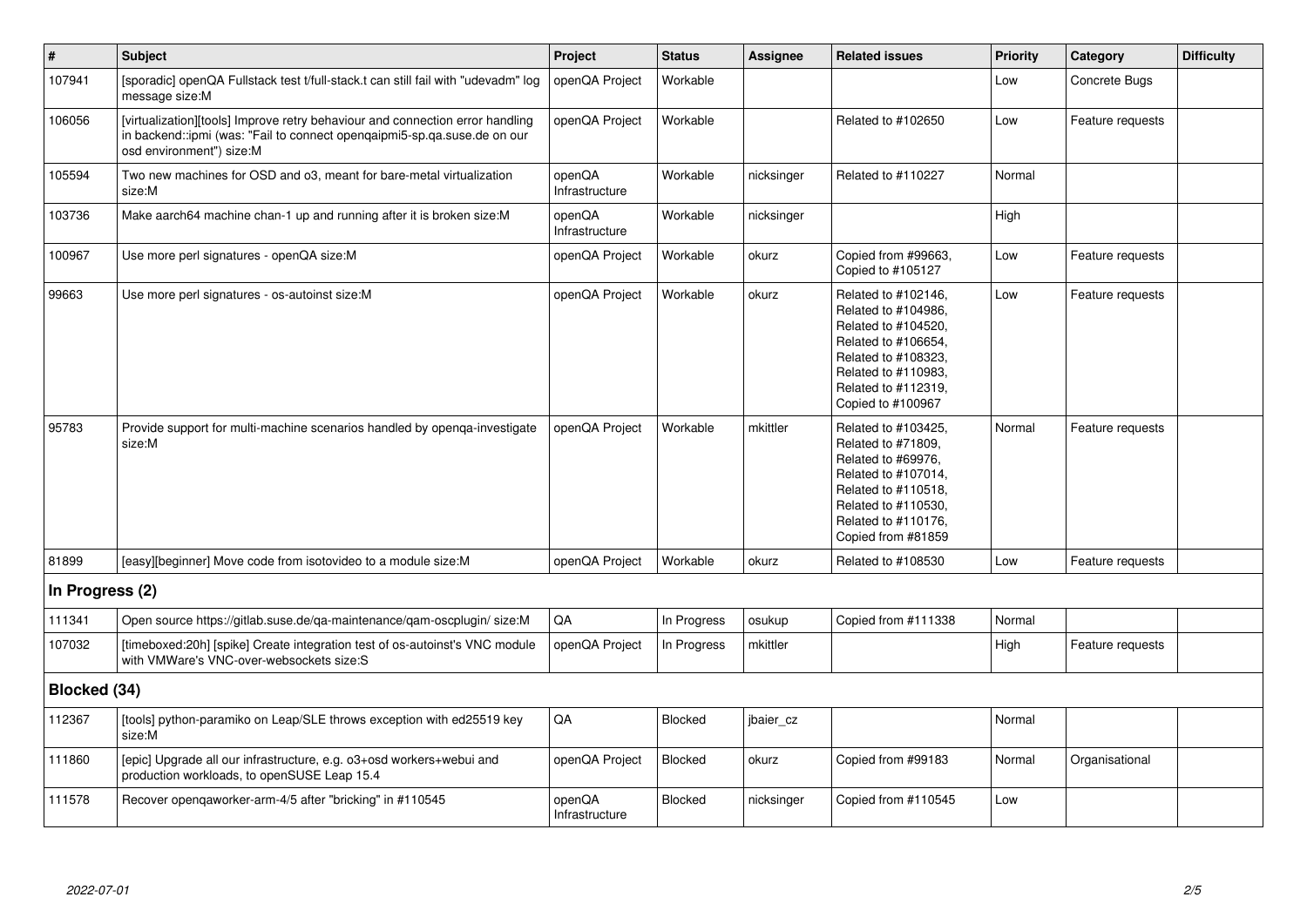| $\vert$ # | <b>Subject</b>                                                                                                                                                                                                              | Project                  | <b>Status</b>  | <b>Assignee</b> | <b>Related issues</b>                                                                                                                                    | <b>Priority</b> | Category         | <b>Difficulty</b> |
|-----------|-----------------------------------------------------------------------------------------------------------------------------------------------------------------------------------------------------------------------------|--------------------------|----------------|-----------------|----------------------------------------------------------------------------------------------------------------------------------------------------------|-----------------|------------------|-------------------|
| 111446    | openQA-in-openQA tests fail due to corrupted downloaded rpm<br>auto_review:"Test died: command '.*zypper -n in<br>os-autoinst-distri-opensuse-deps' failed at<br>openqa//tests/install/test_distribution.pm line 1.*":retry | QA                       | <b>Blocked</b> | okurz           | Blocked by #112232                                                                                                                                       | Low             |                  |                   |
| 111347    | [saga][epic] Properly maintained Maintenance QA tooling                                                                                                                                                                     | QA                       | <b>Blocked</b> | okurz           | Copied from #99303                                                                                                                                       | Normal          |                  |                   |
| 110920    | Emails from o3 are rejected by mx2.suse.de for certain sender/recipients<br>size:S                                                                                                                                          | openQA<br>Infrastructure | <b>Blocked</b> | okurz           | Copied from #110629,<br>Copied to #112673                                                                                                                | High            |                  |                   |
| 110884    | [epic] Properly maintained open source mtui+oscqam                                                                                                                                                                          | QA                       | Blocked        | okurz           |                                                                                                                                                          | Normal          |                  |                   |
| 110545    | Investigate and fix higher instability of opengaworker-arm-4/5 vs. arm-1/2/3<br>further things to try size:M                                                                                                                | openQA<br>Infrastructure | <b>Blocked</b> | okurz           | Copied to #111578                                                                                                                                        | High            |                  |                   |
| 109846    | [epic] Ensure all our database tables accomodate enough data, e.g. bigint for<br>id's                                                                                                                                       | openQA Project           | Blocked        | okurz           | Copied from #109836                                                                                                                                      | Normal          | Feature requests |                   |
| 109740    | [epic] Stable os-autoinst unit tests with good coverage                                                                                                                                                                     | openQA Project           | Blocked        | okurz           | Related to #109620                                                                                                                                       | Low             | Feature requests |                   |
| 109668    | [saga][epic] Stable and updated non-gemu backends for SLE validation                                                                                                                                                        | openQA Project           | Blocked        | okurz           | Related to #37339                                                                                                                                        | High            | Feature requests |                   |
| 109659    | [epic] More remote workers                                                                                                                                                                                                  | openQA Project           | Blocked        | okurz           |                                                                                                                                                          | Low             | Feature requests |                   |
| 109656    | [epic] Stable non-gemu backends                                                                                                                                                                                             | openQA Project           | Blocked        | okurz           | Related to #99345                                                                                                                                        | Normal          | Feature requests |                   |
| 108530    | os-autoinst plugins: x11_start_program from os-autoinst-distri-openQA<br>dynamically loaded from another git repo size:M                                                                                                    | openQA Project           | Blocked        | cdywan          | Related to #81899                                                                                                                                        | Normal          | Feature requests |                   |
| 108527    | [epic] os-autoinst plugins (or wheels or leaves or scrolls) for scalable code<br>reuse of helper functions and segmented test distributions                                                                                 | openQA Project           | Blocked        | okurz           | Copied from #106922                                                                                                                                      | Normal          | Feature requests |                   |
| 106922    | [epic][sporadic] openqa_from_git fails in dashboard due to<br>ensure_unlocked_desktop not expecting password entry screen in case of<br>locked desktop auto_review:"match=desktop-runner,screenlock timed<br>out.*":retry   | openQA Project           | Blocked        | okurz           | Related to #103122,<br>Related to #92092,<br>Related to #44441,<br>Related to #46589.<br>Related to #64078, Copied<br>from #106919, Copied to<br>#108527 | Normal          | Feature requests |                   |
| 103971    | [epic] Easy *re*-triggering and cloning of multi-machine tests                                                                                                                                                              | openQA Project           | Blocked        | mkittler        | Related to #66071                                                                                                                                        | Normal          | Feature requests |                   |
| 103962    | [saga][epic] Easy multi-machine handling: MM-tests as first-class citizens                                                                                                                                                  | openQA Project           | Blocked        | mkittler        | Copied to #112862                                                                                                                                        | Normal          | Feature requests |                   |
| 101048    | [epic] Investigate and fix higher instability of openqaworker-arm-4/5 vs.<br>$arm-1/2/3$                                                                                                                                    | openQA Project           | Blocked        | mkittler        | Related to #101030                                                                                                                                       | High            | Concrete Bugs    |                   |
| 100688    | [epic][virtualization][3rd party hypervisor] Add svirt backend compatibility for<br>vmware 7.0                                                                                                                              | openQA Project           | Blocked        | okurz           |                                                                                                                                                          | High            | Feature requests |                   |
| 99831     | [epic] Better handle minion tasks failing with "Job terminated unexpectedly"                                                                                                                                                | openQA Project           | Blocked        | mkittler        |                                                                                                                                                          | Normal          | Feature requests |                   |
| 99660     | [epic] Use more perl signatures in our perl projects                                                                                                                                                                        | openQA Project           | Blocked        | okurz           |                                                                                                                                                          | Low             | Feature requests |                   |
| 99579     | [epic][retro] Follow-up to "Published QCOW images appear to be<br>uncompressed"                                                                                                                                             | openQA Project           | Blocked        | okurz           | Related to #96557, Copied<br>from #99246                                                                                                                 | Low             | Organisational   |                   |
| 98952     | [epic] t/full-stack.t sporadically fails "clickElement: element not interactable"<br>and other errors                                                                                                                       | openQA Project           | Blocked        | mkittler        | Related to #101734                                                                                                                                       | Low             | Concrete Bugs    |                   |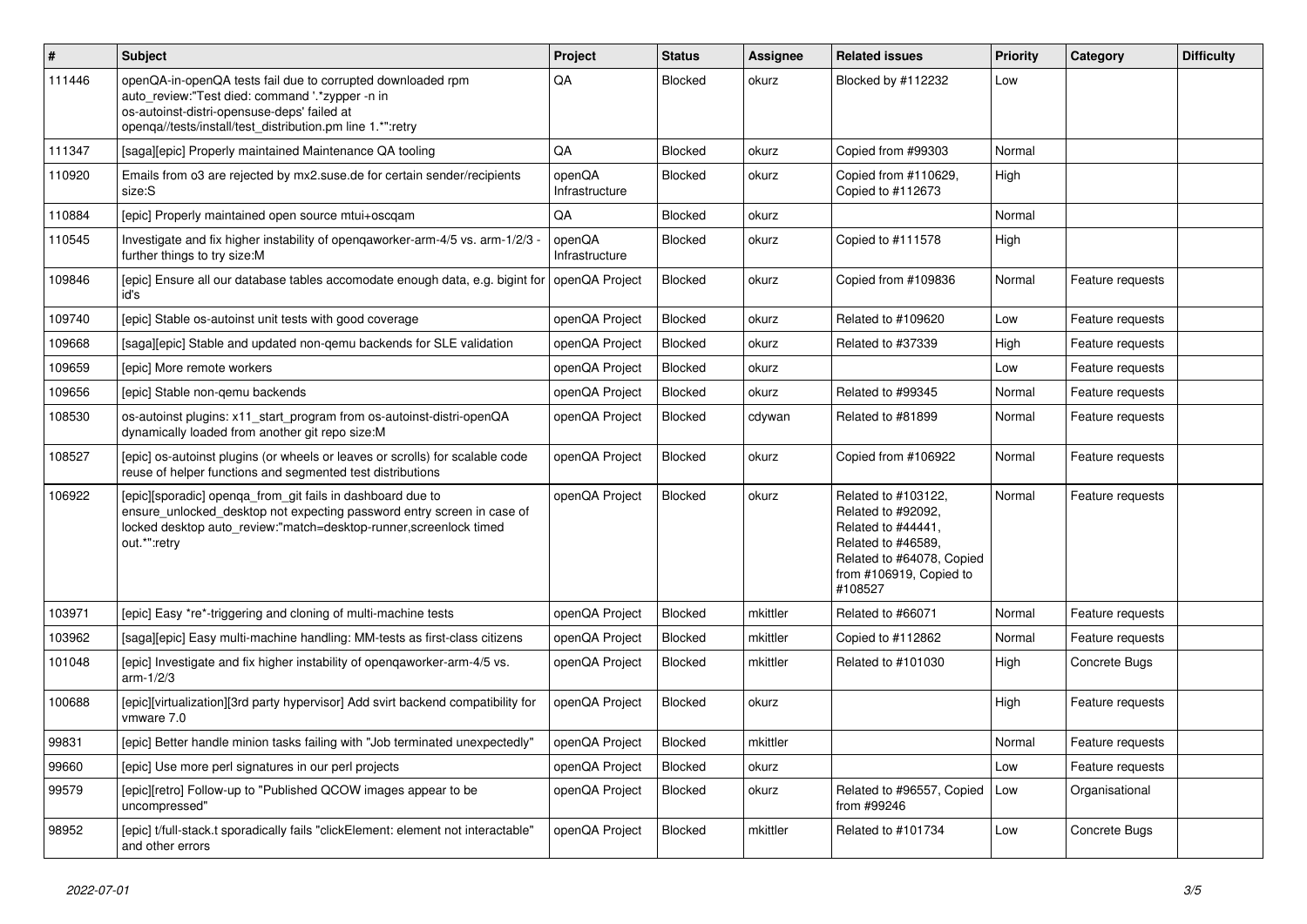| #             | Subject                                                                                                                                                                        | Project                  | <b>Status</b>  | <b>Assignee</b> | <b>Related issues</b>                                                               | Priority | Category         | <b>Difficulty</b> |
|---------------|--------------------------------------------------------------------------------------------------------------------------------------------------------------------------------|--------------------------|----------------|-----------------|-------------------------------------------------------------------------------------|----------|------------------|-------------------|
| 98472         | [epic] Scale out: Disaster recovery deployments of existing openQA<br>infrastructures                                                                                          | openQA Project           | <b>Blocked</b> | okurz           |                                                                                     | Normal   | Feature requests |                   |
| 97862         | More openQA worker hardware for OSD size:M                                                                                                                                     | openQA<br>Infrastructure | Blocked        | okurz           | Copied from #97043,<br>Copied to #104970                                            | High     |                  |                   |
| 96263         | [epic] Exclude certain Minion tasks from "Too many Minion job failures alert"<br>alert                                                                                         | openQA Project           | Blocked        | okurz           | Related to #96197,<br>Related to #98499,<br>Related to #70768                       | Normal   | Feature requests |                   |
| 94105         | [epic] Use feedback from openga-investigate to automatically inform on<br>github pull requests, open tickets, weed out automatically failed tests                              | QA                       | Blocked        | okurz           | Related to #91773,<br>Related to #107014                                            | Normal   |                  |                   |
| 92854         | [epic] limit overload of openQA webUI by heavy requests                                                                                                                        | openQA Project           | <b>Blocked</b> | okurz           | Copied from #92770                                                                  | Normal   | Feature requests |                   |
| 91914         | [epic] Make reviewing openQA results per squad easier                                                                                                                          | openQA Project           | Blocked        | okurz           | Related to #52655,<br>Related to #93710, Copied<br>from #91467, Copied to<br>#99306 | Normal   | Feature requests |                   |
| 91646         | [saga][epic] SUSE Maintenance QA workflows with fully automated testing,<br>approval and release                                                                               | QA                       | <b>Blocked</b> | okurz           | Copied to #99303                                                                    | Normal   |                  |                   |
| 81060         | [epic] openQA web UI in kubernetes                                                                                                                                             | openQA Project           | <b>Blocked</b> | okurz           | Related to #76978                                                                   | Low      | Feature requests |                   |
| 80150         | [epic] Scale out openQA: Easier openQA setup                                                                                                                                   | openQA Project           | Blocked        | okurz           |                                                                                     | Normal   | Feature requests |                   |
| 80142         | [saga][epic] Scale out: Redundant/load-balancing deployments of openQA,<br>easy containers, containers on kubernetes                                                           | openQA Project           | Blocked        | okurz           | Related to #80466,<br>Related to #92893,<br>Related to #110497                      | High     | Feature requests |                   |
| Feedback (14) |                                                                                                                                                                                |                          |                |                 |                                                                                     |          |                  |                   |
| 113030        | test distribution directory git revision can be parsed as "UNKNOWN" and<br>openQA investigation fails to show test git log                                                     | openQA Project           | Feedback       | okurz           |                                                                                     | High     | Concrete Bugs    |                   |
| 112916        | postgresql.conf is invalid after recent salt changes size:M                                                                                                                    | openQA<br>Infrastructure | Feedback       | okurz           | Copied from #112718                                                                 | Normal   |                  |                   |
| 112898        | Minion workers alert triggering on and off size:M                                                                                                                              | QA                       | Feedback       | okurz           | Related to #96380                                                                   | High     |                  |                   |
| 112595        | continous deployment installed old version of openQA due to timeout<br>accessing a repo size:M                                                                                 | openQA Project           | Feedback       | mkittler        | Related to #112232                                                                  | High     | Concrete Bugs    |                   |
| 112265        | Just use bigint in all our database tables (for auto-incremented ID-columns)                                                                                                   | openQA Project           | Feedback       | mkittler        | Related to #112718                                                                  | Normal   | Feature requests |                   |
| 111998        | Make our SLE related tooling work with upcoming changes to build.suse.de<br>(2FA and ssh key based authentication) size:M                                                      | QA                       | Feedback       | mkittler        |                                                                                     | High     |                  |                   |
| 111989        | Seems like o3 machines do not automatically reboot anymore, likely<br>because we continuously call `zypper dup` so that the nightly upgrades don't<br>find any changes? size:M | openQA Project           | Feedback       | okurz           | Copied from #105379                                                                 | Normal   | Concrete Bugs    |                   |
| 111986        | Ensure uno.openqanet.opensuse.org is properly used                                                                                                                             | openQA<br>Infrastructure | Feedback       | okurz           | Copied from #111473                                                                 | Normal   |                  |                   |
| 111470        | Reconsider folding ok results by default and/or uncollapse all on<br>/tests/overview                                                                                           | openQA Project           | Feedback       | mkittler        | Copied from #110719                                                                 | Normal   | Feature requests |                   |